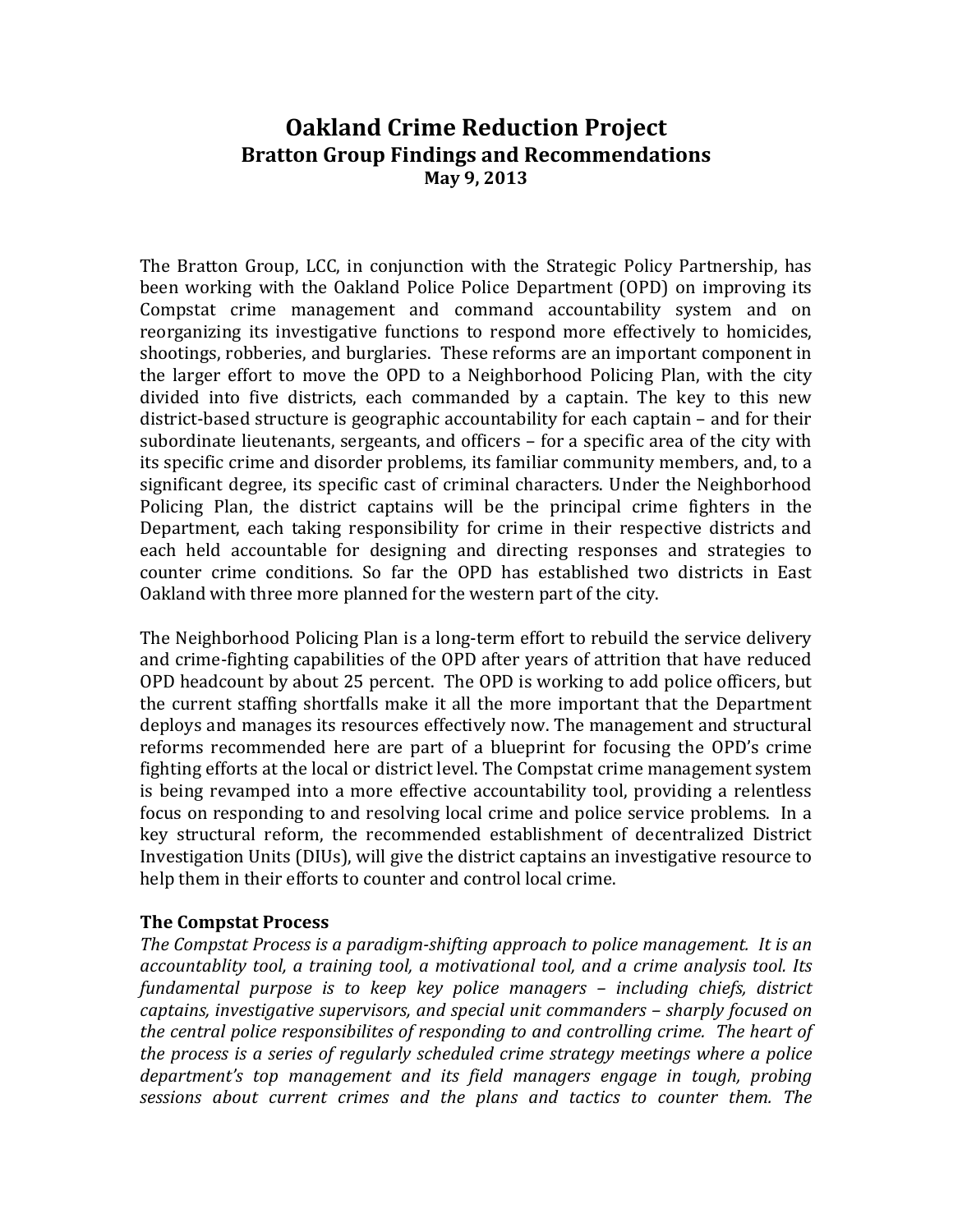*recommedations listed below are intended to strengthen OPD's existing Compstat process and have been implemented in the past two months.* 

#### Findings

- The Compstat Process as previously practiced in Oakland was more of a report or a presentation by a captain than the system of vigorous strategic oversight. Compstat should be an intensive and probing dialogue between the department's top commanders and its field managers, including patrol, investigations and special unit commanders.
- The former Compstat presentations were too general and did not deal with crime specifics. The exchanges at Compstat should be focused on the specifics of crime patterns and individual crimes and the measures being taken to counter them.
- As formerly practiced, Oakland's Compstat did not have a true primary questioner pressing for answers to the critical questions about specific crime problems. The department's primary questioner should study, and be conversant with, the current crime picture and should be ready to ask a series of follow‐up questions to ensure that every reasonable effort is being made, that every solid lead is being followed, and that the Department's various components are responding swiftly to emerging crime patterns and problems.
- The captains and other field managers at Compstat were not being held accountable for knowledge of crime in a designated district. Captains, investigative commanders and special unit commanders should all be expected to come to the meeting with a thorough familiarity with the crime patterns and crime conditions in their areas of responsibility, which is achieved by reading the incident reports about individual crimes.
- Under the existing process there was no sense of coordination, information sharing or support from the centralized Criminal Invesigation Division (CID).

#### Recommendations

- Compstat meetings should be firmly under the control of the primary questioner who drives the process forward and keeps it focused on the specific crime problems and the plans to counter these problems.
- The primary questioner, not the reporting captain, should control and direct the electronic maps and screens.
- Captains will be expected to be fully conversant with their crime problems, having accurate, timely information by reading and understanding all Part I crime reports.
- Expanded participation and input will be expected from investigative supervisors at every level in the Department, who should be prepared to describe in detail the response of their investigative units to current crime incidents and patterns, to report on the status of all but the most sensitive active investigations, and to share information about successful strategies.
- The Compstat Report should be a succinct summary of crime and enforcement activity, showing trends in the previous two‐ and four‐week periods, as well as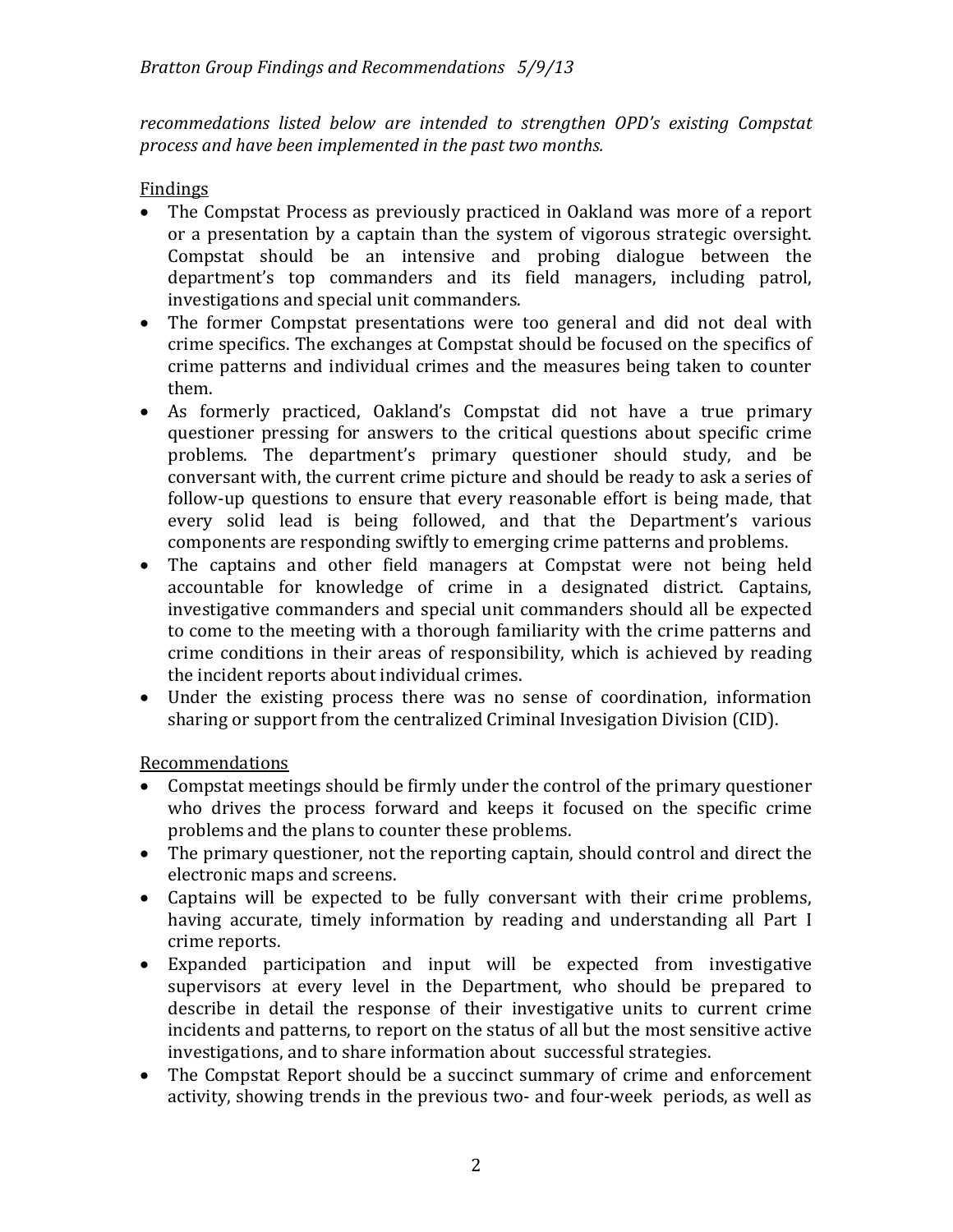year‐to‐date comparisons, that can be used as a departure point for Compstat discussions.

- Working from the Compstat Report, the primary questioner should engage the district captain and other relevant supervisors concerning any spikes or trends in the crime numbers, paying particular attention to spikes in killings and shootings, and questioning them on their plans to deal with these issues, i.e., the development of effective tactics.
- All Department chiefs and captains should be present at all Compstat meetings, except in cases when other important business calls them away. Compstat should be seen as one most important regular activities taking place in the Department.
- In addition to general questioning about current crime trends, the primary questioner should pursue a series of regular lines of questioning at the Compstat sessions:
	- o Hot Spots What is being done to correct conditions at various hot‐spot locations?
	- $\circ$  Calls for Service Are calls for service up or down, and if up, why are they spiking? Consider highlighting the top five locations for repeat calls in each district. Why are police continually called there? What is the underlying problem? Are we wasting valuable resources?
	- o Enforcement What is happening with arrests and other enforcement activity? Why are some officers in a given district very productive while others are not? Are we making arrests in the right places and for the right reasons? Are officers being properly directed by their supervisors towards areas where crime is spiking?
	- o Warrants What is the progress on executing Ramey warrants and other warrants such as bail jumping, failure to appear, and parole warrants? The number of Ramey warrants should be broken down by district, and this information provided to each district captain and to the CID captain. The district captains should be questioned about what is being done to capture these suspects.
	- o Measures of Evidence Gathering and Processing When Bratton Group recommendations concerning the tracking of crime scene work are implemented, Compstat should include a recap of crime scene runs and lab submissions from supervisors assigned to these functions. This would cover the number of runs responded to, the number of locations fingerprinted, the number of ballistics and DNA submissions, etc.
	- o Ceasefire How many Ceasefire individuals called to a call‐in reside in a district? How many accepted service? How many in/out of jail? How many of them have been victims of a shooting? How many have been victims of crime themselves? How many are wanted for a crime?
	- o Persistent Quality‐of‐Life issues What are the quality‐of‐life issues that are most problematic for the community? What are we doing about them?

Members of the Bratton Group team worked intensively with Assistant Chief Eric Bershears to help prepare him for his role as the primary Compstat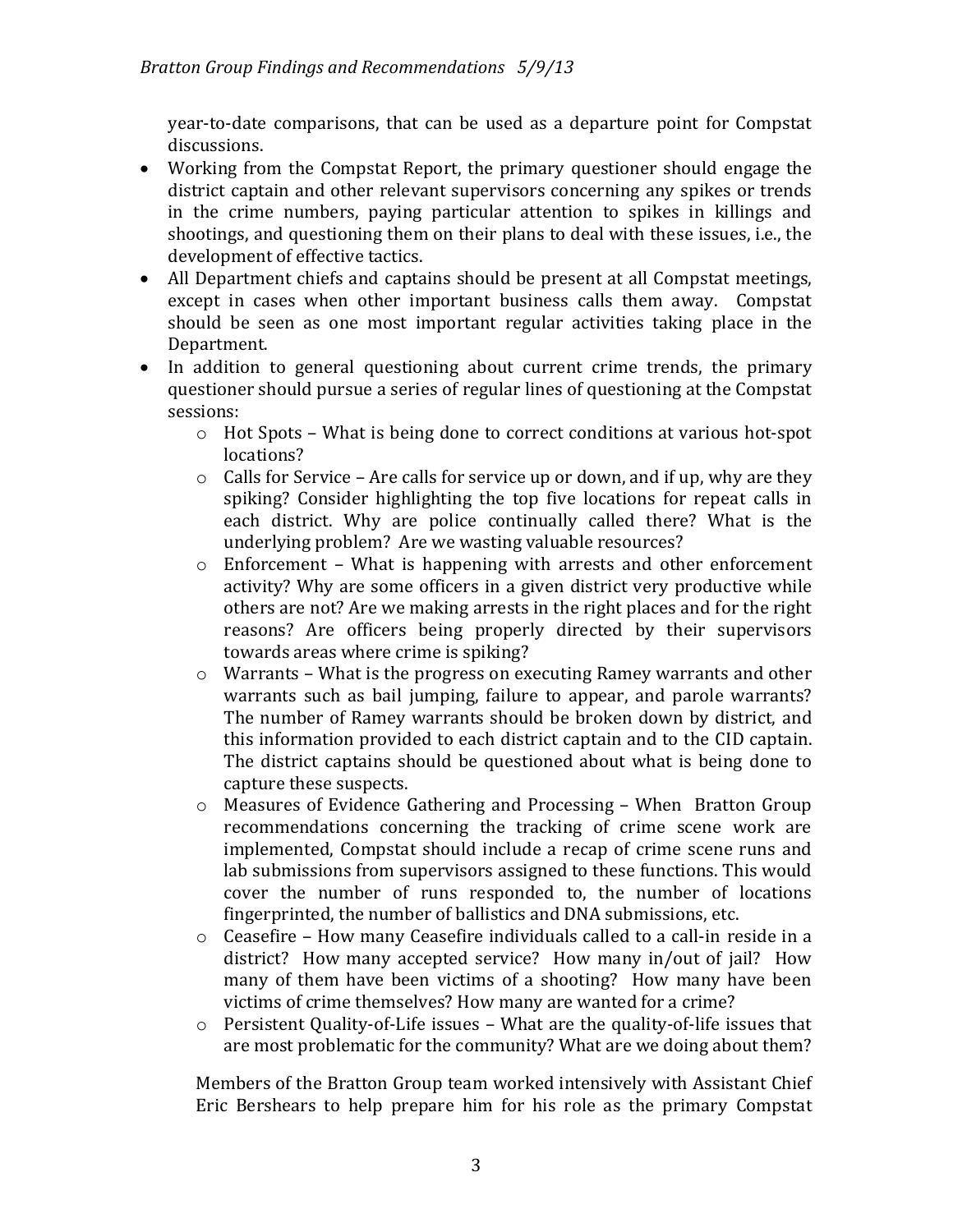questioner and participated in the Compstat meetings conducted on the new model. They also assisted in revising the Compstat Report.

#### **District Investigation Units (DIUs)**

*The recommended establishment of District Investigation Units will decentralize the investigation of most robberies, burglaries, and shootings. The DIUs will report to the district captains, giving the captains an investigative resource that can respond swiftly to crime victims and crime scenes and pursue investigations through to arrest.* 

#### Findings

- Centralized investigations conducted by the Criminal Investigation Division (CID) have not been successful in countering the growing robbery and burglary problems in Oakland.
- Major Crimes Section 1 of CID, which investigates homicides, gun assaults, suspicious deaths, and officer‐involved shootings, has too large of a workload to effectively investigate shootings, many of which are closed without further investigation because of uncooperative victims.
- For a number of reasons, centralized robbery investigators working for Major Crimes Section 2, are slow to respond to robberies and interview victims, losing momentum on the investigation of pattern robberies.
- Effectively, burglaries are not investigated in the City of Oakland with only one part-time investigator assigned to more than 10,000 burglaries last year.
- Increased camera monitoring of commerical areas throughout the city would provide significantly more leads in robberies and burglaries and in some shooting cases.

Recommendations

- Reduce the workload of Major Crimes Section 1 to homicides and grievous assaults from which the victim is likely to die by assigning gun assaults for investigation at the district level.
- Assign most robberies and non-gun assaults for investigation at the district level.
- Assign burglaries for investigation at the district level.
- Establish District Investigation Units (DIUs) in each of the five districts to investigate robberies, burglaries, and assaults/shootings.
- Assign experienced investigative sergeants to manage the DIUs. These sergeants would be responsible for all investigative activity in the districts and would represent district investigations at Compstat.
- Assign three experienced investigators and three to four police officers to each DIU, pairing experienced investigators with officers with less experience.
- Assign each investigator/police officer team to one of three specialties: robbery, burglary, or assaults/shootings.
- Establish staggered schedules for DIU to ensure a working presence by investigators in the afternoon and evening hours seven days a week.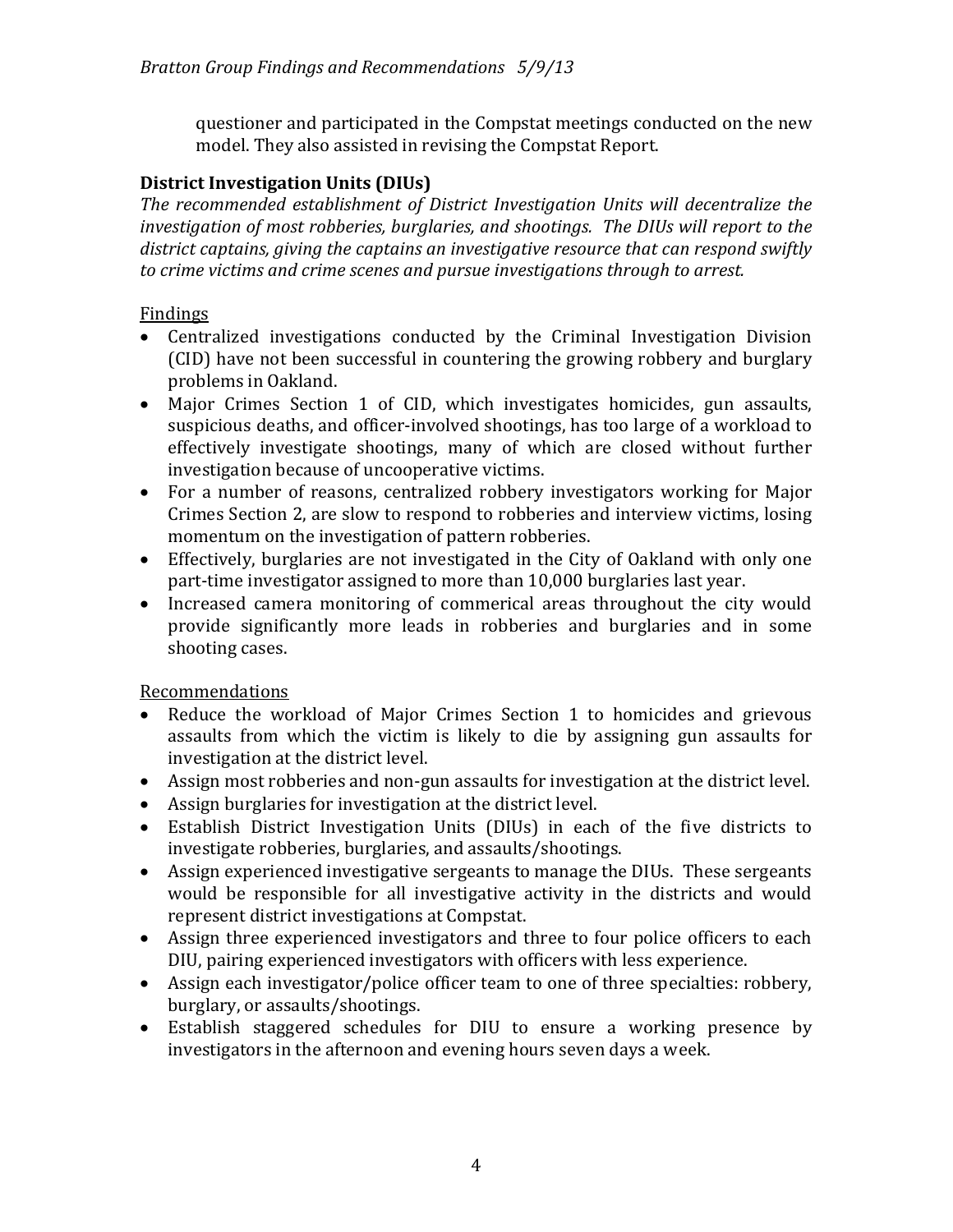- Have DIU investigators respond to crime scenes, interview victims, canvass for witnesses, gather evidence and identify crime patterns, modus operandi, and repeat criminals active in the district.
- As the DIU system is established, use the DIUs as an investigator training ground and career path, with officers moving in progression from police officer assigned to a DIU, to a DIU lead investigator, to centralized CID and homicide investigations.
- Establish strictly observed case management protocols to provide guidelines for DIU investigations, including updated Investigative Action Reports (IARs) at five days, 15 days, and 28 days for each active case. The Bratton Group team has prepared a sample case management system for adaption for use in Oakland.
- Significantly increase the camera monitoring capabilities of the OPD in commercial areas throughout the city to provide identifications and evidence in robbery, burglary and some shooting cases. Cameras would be monitored and recorded at the Domain Awareness Center that is currently under construction.

## **Evidence Management**

*For the DIUs to be optimally effective, OPD should implement reforms in the management of evidence, changing some of the priorities and systems by which evidence is gathered and analyzed.* 

#### Findings

- Crime scene technicians in Oakland work without direct supervision and therefore with little systematic organization.
- The OPD's digital photo file access, which could be a key tool in identifying robbery suspects, is extremely slow and is rarely used in current robbery investigations.
- Fingerprint evidence gathered at burglary scenes is not generally used in burglary investigations or submitted for comparisons by the Automated Fingerprint Identification System (AFIS).
- More extensive and timely analysis of shell casings found at the scenes of shootings and other crimes could provide stronger evidence in assault cases, connecting guns to both specific crimes and specific gangs.

## Recommendations

- Assign a supervisor, preferably a sergeant, to manage crime scene technicians and establish a systematic dispatch protocol that both prioritizes and tracks all crime scene runs.
- Acquire a faster running digital photo system to access Alameda County's Consolidated Arrest Report System (CARs) so that photo arrays can be shown expeditiously to robbery victims.
- Establish a new protocol for the processing of fingerprints from burglary scenes so that prints in cases with other leads and/or in cases that have been linked a pattern of burglaries can be submitted for expeditious AFIS comparisons. Hire additional fingerprint analysts as needed to provide this service.